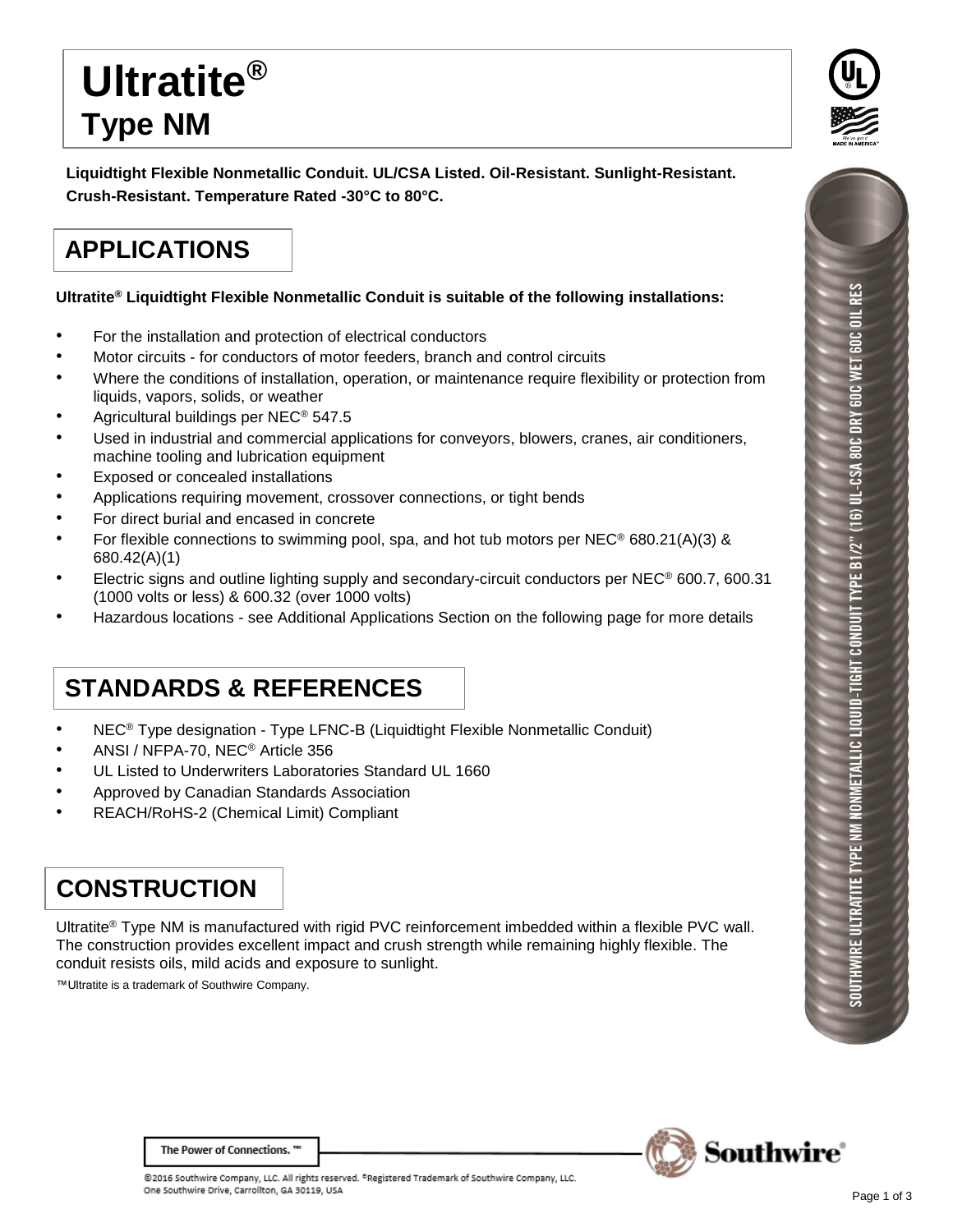| <b>TRADE SIZE</b><br>(INCHES) | <b>STOCK NUMBER</b>   |                                                                                    | <b>DIAMETER</b><br>(INCHES) |                           | <b>WEIGHT</b> | APPROX.<br><b>BEND</b>      |
|-------------------------------|-----------------------|------------------------------------------------------------------------------------|-----------------------------|---------------------------|---------------|-----------------------------|
|                               |                       |                                                                                    | <b>INNER</b><br>(MIN/MAX)   | <b>OUTER</b><br>(MIN/MAX) | (LBS/100')    | <b>DIAMETER</b><br>(INCHES) |
| <b>GRAY</b>                   |                       |                                                                                    |                             |                           |               |                             |
| 3/8                           | 55-09-41-01<br>(100') | 55-09-41-06<br>(600')                                                              | .484/.504                   | .69/.71                   | 11            | 4                           |
| 1/2                           | 58-04-62-01<br>(100') | 55-09-42-02<br>(1000')                                                             | .622/.642                   | .82/.84                   | 13            | 6.5                         |
| 3/4                           | 58-04-63-01<br>(100') | 55-09-43-03<br>(1000')                                                             | .82/.84                     | 1.03/1.05                 | 18            | 8.5                         |
| 1                             | 55-09-44-01<br>(100') | 55-09-44-04<br>(400')                                                              | 1.041/1.066                 | 1.29/1.315                | 26            | 13                          |
| $1 - 1/4$                     | 55-09-45-01<br>(50)   | 55-09-45-04<br>(250')                                                              | 1.38/1.41                   | 1.63/1.66                 | 31            | 16                          |
| $1 - 1/2$                     | 55-09-46-01<br>(50)   | 55-09-46-04<br>(150')                                                              | 1.575/1.6                   | 1.865/1.99                | 45            | 18                          |
| 2                             | 55-09-48-01<br>(50')  | 55-09-48-04<br>(100')                                                              | 2.02/2.045                  | 2.34/2.375                | 62            | 22                          |
|                               |                       | * Minimum hondrodius hoogd on NEO Obontor O. Toble O (other honde) nor Article OEO |                             |                           |               |                             |

Minimum bend radius based on NEC Chapter 9, Table 2 (other bends) per Article 356.

### **FEATURES**

- A protective combination of thermoplastic materials formed into a conduit/raceway which seals out water, liquids, abrasives, alcohol, coolants, corrosive fumes and gases, dirt, grease, mineral acids, non-concentrated fixed alkalines, petroleum oils, salt air and spray, and weather
- Smooth interior for easy wire pulling
- UV sunlight resistant jacket
- Rated for temperature range of -30°C to 80°C, 60°C Oil (-22 to +176, 140°F Oil)
- Accepts standard liquid-tight fittings for use with LFNC-B

### **ADDITIONAL APPLICATIONS**

- In Hazardous Locations where necessary for flexible connections within hazardous locations in accordance with the following:
	- Class I, Div. 2 NEC® 501.10(B)(2)
	- Class II, Div. 1 NEC® 502.10(A)(2)
	- Class II, Div. 2 NEC® 502.10(B)(2)
	- Class III, Div. 1 NEC® 503.10(A)(2)
	- Class III, Div. 2 NEC® 503.10(B)
- Floating building feeders and services per NEC® 553.7
- Boatyards & Marinas in accordance with NEC® 555.13
- Cranes & Hoists in accordance with NEC® 610.11(C)
- For Elevator, Dumbwaiters, Escalators, Moving Walks, Wheel Chair Lifts & Stairway Chair Lifts in accordance with NEC® 620.21 (where expressly permitted)
- Under raised floors in information technology equipment conductors and cables in accordance with NEC® 645.5 (D) & 645.5(D)(2)
- Service entrance in lengths up to six feet per NEC<sup>®</sup> 230.43(15)
- For containment of 600 Volt and lower potential circuits
- Approved for use in lengths longer than 6 feet per NEC® 356.10(5)
- Motor leads per NEC<sup>®</sup> 430.145(B)